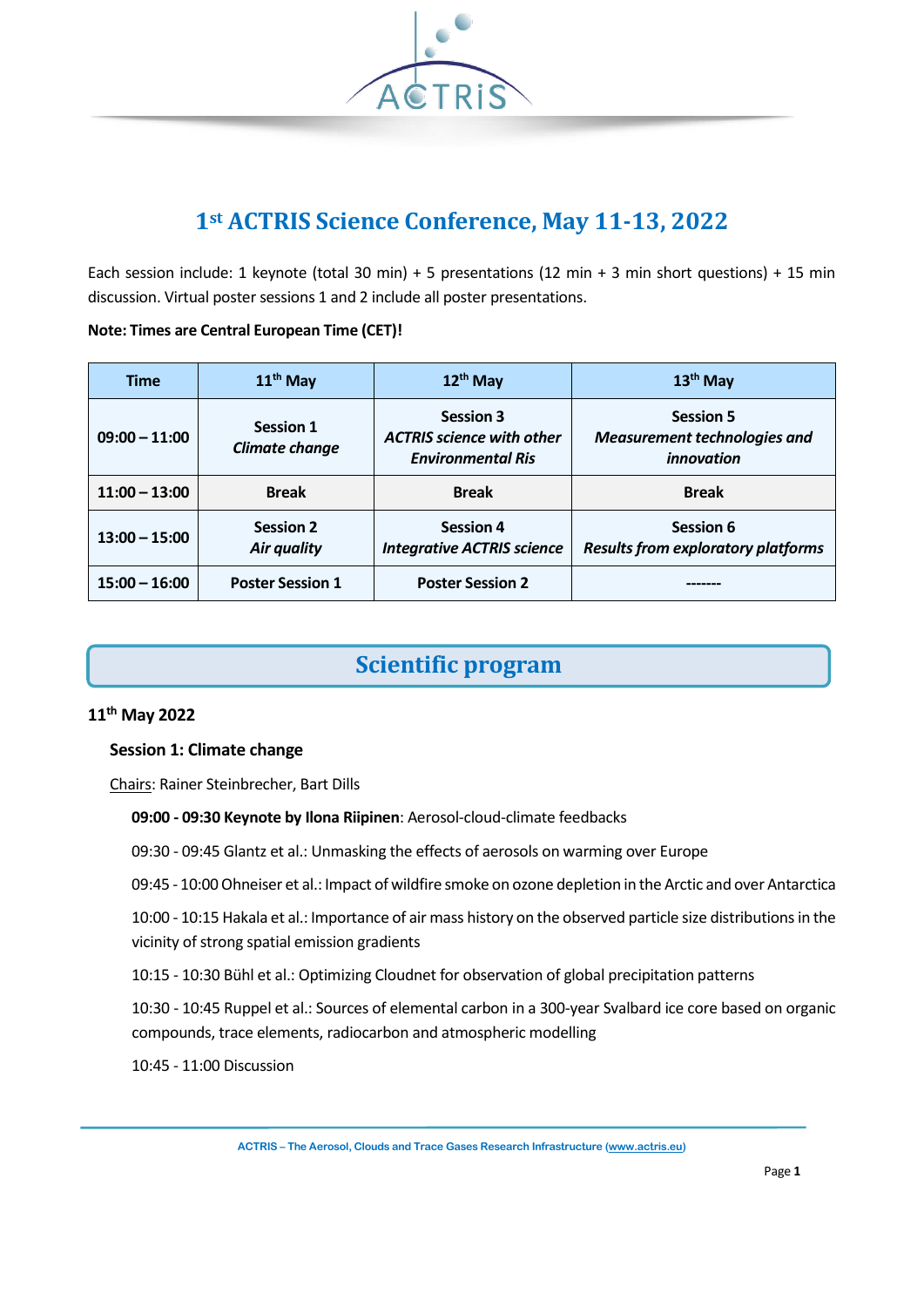#### **Session 2: Air quality**

Chairs: Alfred Wiedensohler, Paolo Laj, Xavier Querol

**13:00 - 13:30 Keynote by Ioar Rivas**: From the lungs to the brain: impacts of air pollution on human health

13:30 - 13:45 Velay Lasry et al.: Implementation of an air quality modeling and prediction system for the city of Guadalajara including the installation of fixed and mobile micro-sensors on vehicles

13:45 - 14:00 Caville et al.: Measurements of ammonia in ambient air and over controlled artificial source region during the AMICA field campaign at a rural site in the Ile-de-France region

14:00 - 14:15 Kaskaoutis et al.: Effects of residential wood burning emissions on atmospheric chemistry and light absorption

14:15 - 14:30 Marmureanu et al.: Illegal waste burning pollution, effects on air quality in Romania

14:30 - 14:45 Mbengue et al.: Vertical profile of carbonaceous aerosols during winter and summer at European rural background site

14:45 - 15:00 Discussion

### **Virtual poster session (15:00 - 16:00 CET)**

Chairs: Stephany Mazon, Bart Dils

### **12 th May 2022**

#### **Session 3: ACTRIS science with other Environmental Ris**

Chairs: Paolo Laj, Tuukka Petäjä

**09:00 - 09:30 Keynote by Celine Degrendele**: Atmospheric fate of semi-volatile organic compounds

09:30 - 09:45 Martin et al.: Integrating Ireland's ACTRIS, ICOS and EMEP activities

09:45 - 10:00 Kulmala et al.: Integrating ACTRIS, ICOS and eLTER data to quantify CarbonSink+

10:00 - 10:15 Mona et al.: ACTRIS/EARLINET aerosol profiling activities toward the NRT evaluation of dust models

10:15 - 10:30 Meinander et al.: Black, organic and total carbon in snow and melting water in Pallas research supersite catchment (68°N)

10:30 - 10:45 Alastuey et al.: RI-URBANS and PAUL – Connecting ICOS and ACTRIS in the urban environments

10:45 - 11:00 Discussion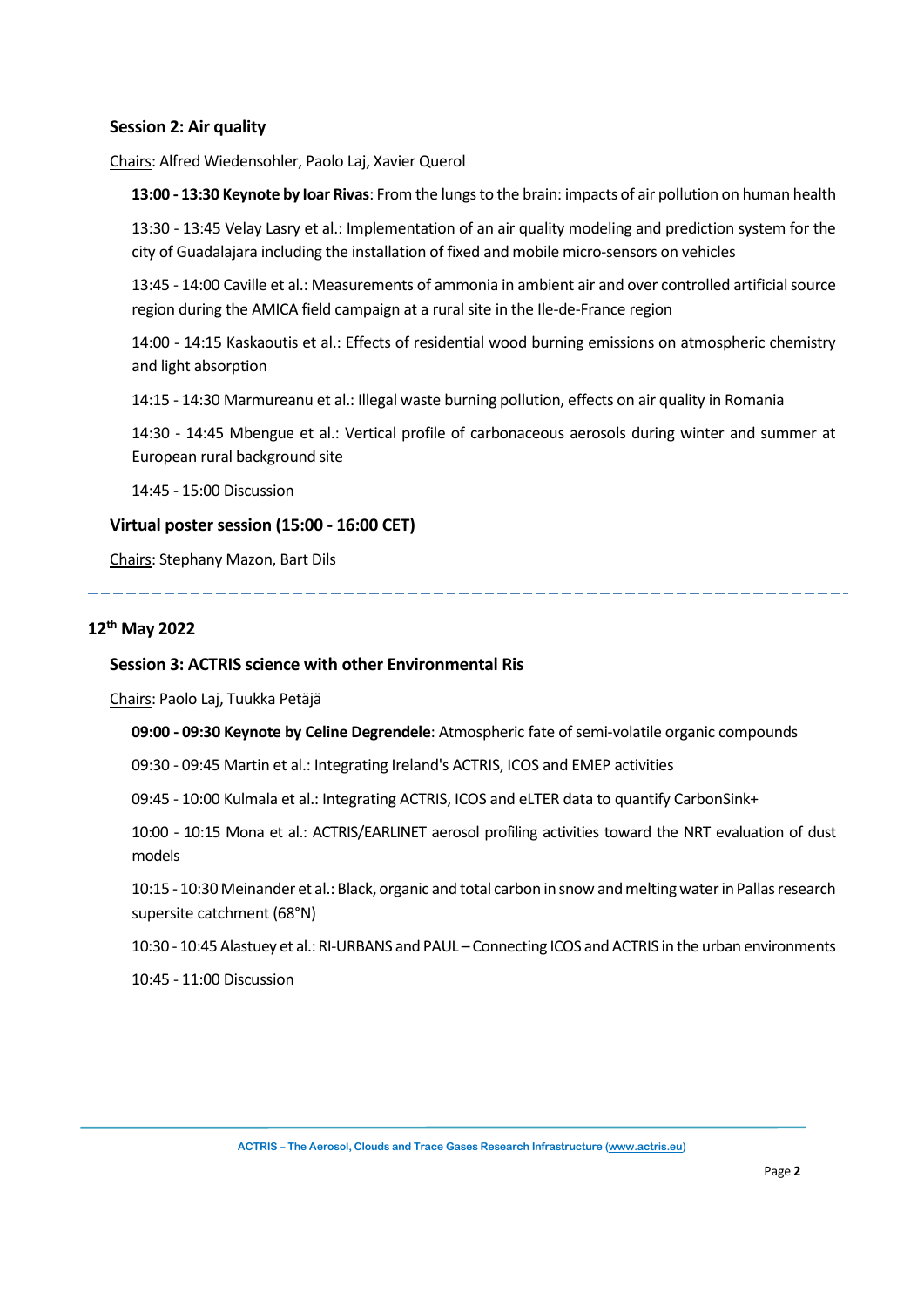#### **Session 4: Integrative ACTRIS science**

Chairs: Lucas Alados-Arboledas, Doina Nicolaeu

#### **13:00 - 13:30 Keynote by Urs Baltensperger**: Scientific insights from integrated ACTRIS data

13:30 - 13:45 Gargano et al.: Physical and remote access to ACTRIS services during the implementation phase: the development of ACTRIS catalogue

13:45 - 14:00 Vasilescu et al.: Aerosol type assessment using remote sensing and in situ techniques

14:00 - 14:15 Burgos-Cuevas et al.: Characterization of turbulence and thermodynamic stability in the atmospheric boundary-layer for air quality and network applications

14:15 - 14:30 Granados-Muñoz et al.: Multidisciplinary analysis of a severe African dust event in southern Spain

14:30 - 14:45 Nemuc et al.: Long-range transported smoke from Ukraine as seen in Bucharest by ACTRIS instruments

14:45 - 15:00 Discussion

#### **Virtual poster session (15:00 - 16:00 CET)**

Chairs: Stephany Mazon, Bart Dils

### **13 th May 2022**

#### **Session 5: Measurement technologies and innovation**

Chairs: Katrianne Lehtipalo, Dmitri Moisseev

**09:00 - 09:30 Keynote by Juha Kangasluoma:** Recent technological developments in sub-10 nm aerosol measurements and in cluster mass spectrometry

09:30 - 09:45 Bachelier et al.: Development and validation of on-line and in-field auto-GC for the analysis of trace-level OVOC

09:45 - 10:00 Enroth et al.: Characterization and first field measurements of a new compact CPC

10:00 - 10:15 Renzi et al.: Investigation of the multiple scattering correction factor Cref for aethalometer AE31 and AE33 and its dependency on aerosol properties, relative humidity and wavelength

10:15 - 10:30 Schimmel et al.: VOODOO: reVealing supercOOled liquiD beyOnd lidar attenuatiOn from vertically-pointing cloud radar observations using artificial neural networks

10:30 - 10:45 Tsekeri et al.: WALL-E lidar: first measurements for orientation of rain and dust

10:45 - 11:00 Discussion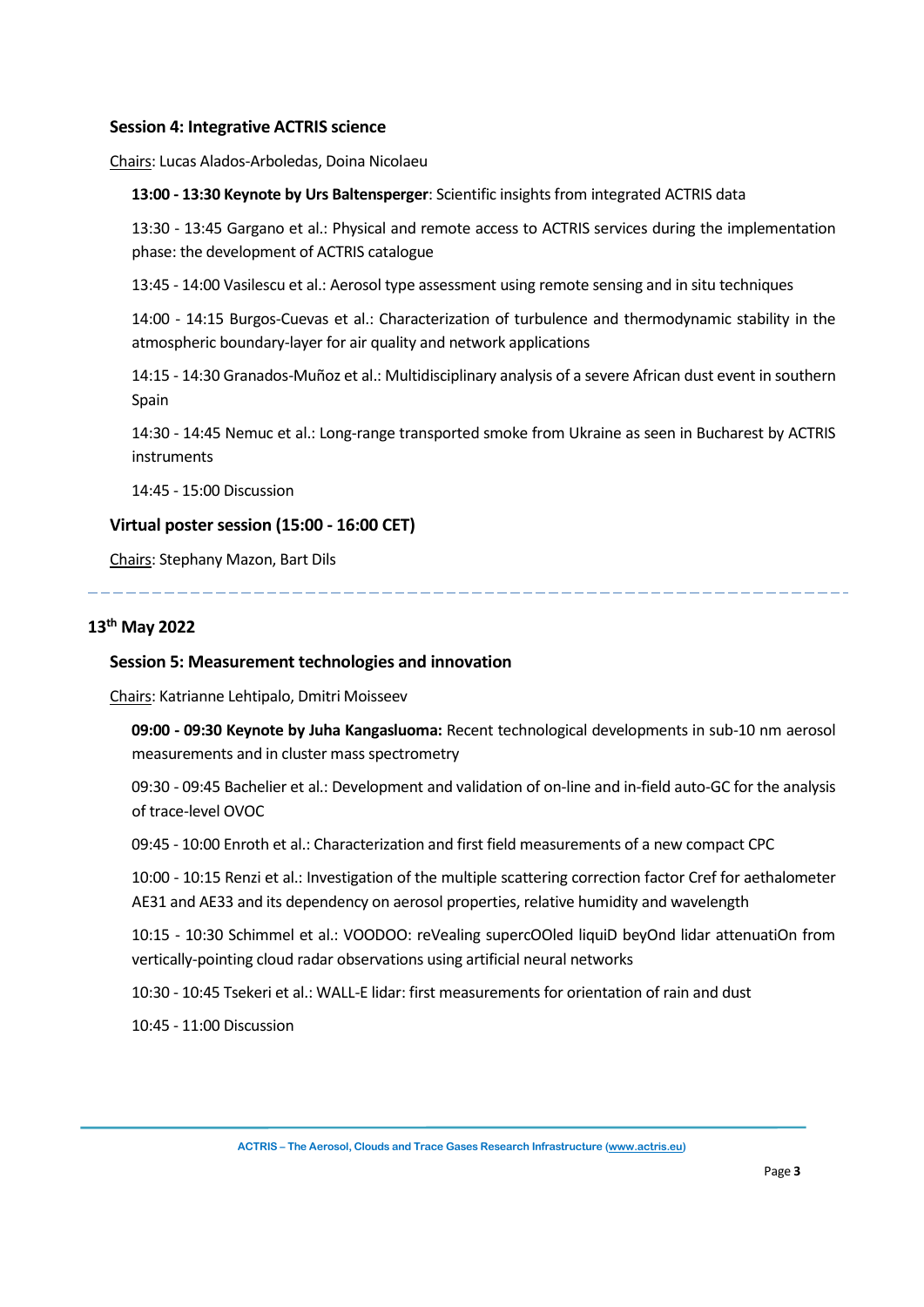### **Session 6: Results from exploratory platforms**

Chairs: Anna Novelli, Juan Andrés Casquero-Vera

**13:00 - 13:30 Keynote by Gordon McFiggans**: A multi-purpose chamber as a tool for research, innovation and societal benefit

13:30 - 13:45 Radenz et al.: Disentangling the contributions of orographic waves, boundary-layer coupling, and aerosol to the occurrence of ice in the mixed phase clouds

13:45 - 14:00 Pang et al.: Investigation of the radical budget of limonene photo-oxidation at different NO levels in the SAPHIR Chamber

14:00 - 14:15 Jabłońska et al.: Pilot study of aerosol pollutants in the urban atmosphere of Warsaw (Poland) using ground-based remote sensing and a hot air balloon mobile research platform

14:15 - 14:30 Brunoldi et al.: Experimental investigation of airborne bacteria viability by an atmospheric simulation chamber

14:30 - 14:45 Popovici et al.: Current developments for remote sensing mobile observations

14:45 - 15:00 Discussion

## **Poster sessions**

### **Climate Change**

| <b>R1P01</b> | CLIMATE RELEVANT PROCESSING OF MINERAL DUST BY VOLATILE ORGANIC COMPOUNDS:<br><b>COMPOSITION AND OPTICAL PROPERTIES OF COMPLEX DUST/ORGANIC SYSTEMS AS A FUNCTION OF</b><br><b>AGEING</b><br>Battaglia, F., Formenti, P., Cazaunau, M., Michoud, V., Berge, A., Pangui, E., Noyalet, G., Chevaillier, S.,<br>Giorio, C., D'Aronco, S., Decorse, P., and Doussin, J.F.                                                                                                                     |
|--------------|-------------------------------------------------------------------------------------------------------------------------------------------------------------------------------------------------------------------------------------------------------------------------------------------------------------------------------------------------------------------------------------------------------------------------------------------------------------------------------------------|
| <b>R1P02</b> | GROUND BASED OBSEVATIONS OF LOW-LEVEL CLOUDS DURING PALLAS CLOUD EXPERIMENTS<br>Doulgeris, K.M., Vakkari, V., and Brus, D.                                                                                                                                                                                                                                                                                                                                                                |
| R1P03        | EXPLORING THE SPECTRAL OPTICAL PROPERTIES OF SOOT AEROSOLS AND THE IMPACT OF AGEING: A<br><b>MECHANISTIC STUDY IN THE LARGE CESAM SIMULATION CHAMBER</b><br>Heuser, J., Di Biagio, C., Berge, A., Cazaunau, M., Chevaillier, S., Formenti, P., Gratien, A., Maille, M.,<br>Noyalet, G., Pangui, E., Picquet-Varrault, B., Zanatta, M., Decorse, P., Faccinetto, A., Laj, P., Marinoni, A.,<br>Massabo, D., Perruchot, C., Petitprez, D., Prati, P., Renzi, L., Yon, J., and Doussin, J.F. |
| <b>R1P04</b> | <b>PARAMETERIZATION OF ATMOSPHERIC ULTRAFINE AEROSOL FORMATION RATES IN TWO</b><br><b>CONTRASTING ENVIRONMENTS: A BOREAL FOREST AND A MEGACITY</b><br>Li, X., Dada, D., Yan, C., Sarnela, N., Paasonen, P., Makkonen, R., Kulmala, M., and Nieminen, T.                                                                                                                                                                                                                                   |
| <b>R1P05</b> | STUDY OF AEROSOL NUMBER SIZE DISTRIBUTION AND NEW PARTICLE FORMATION EVENTS AT MONTE<br>CIMONE GAW-WMO GLOBAL STATION (2165 M A.S.L.)<br>Mazzini, M., Lupi, A. Bonasoni, P., Orsini, D., Weinhold, K., and Marinoni, A.                                                                                                                                                                                                                                                                   |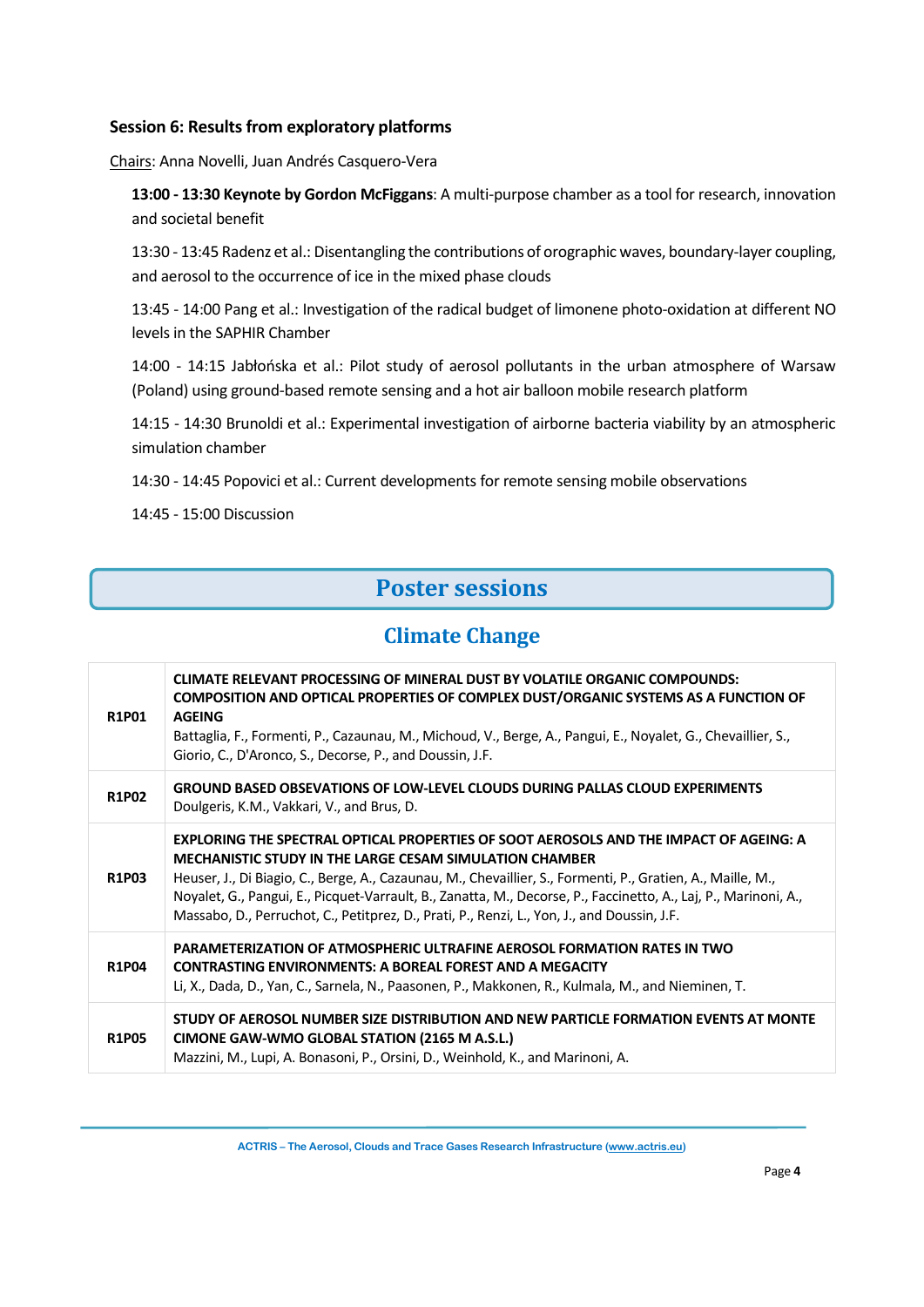| <b>R1P06</b> | USING MACHINE LEARNING TO ESTIMATE ACCUMULATION MODE PARTICLE CONCENTRATIONS BASED<br>ON IN-SITU MEASUREMENTS AND RE-ANALYSIS DATA<br>Ovaska, A, Rauth, E., Holmberg, D., Bergmans, B., Collins, D., Ding, A., Franco, M. A., Gani, S., Hussein, T.,<br>Hyvärinen, A., Leaitch, R., Mihalopoulos, N., O Dowd, C., Sporre, M., Tunved, P., Ulevicius, V.,<br>Wiedensohler, A., Zdimal, V., Makkonen, R., Puolamäki, K., Nieminen, T., and Paasonen, P. |
|--------------|-------------------------------------------------------------------------------------------------------------------------------------------------------------------------------------------------------------------------------------------------------------------------------------------------------------------------------------------------------------------------------------------------------------------------------------------------------|
| <b>R1P07</b> | FIRST RESULTS OF POST-MONSOON CLOUD BASE HEIGHT MEASUREMENTS FROM CEILOMETER OVER<br><b>DELHI-NCR, INDIA</b><br>Rathore, J., and Ganguly, D.                                                                                                                                                                                                                                                                                                          |
| <b>R1P08</b> | A SEVEN-YEARS BASED CHARACTERISATION OF AEROSOL LIGHT SCATTERING PROPERTIES AT CENTRAL<br>EUROPEAN RURAL SITE: VARIABILITY AND SOURCE APPORTIONMENT<br>Suchánková, L., Mbengue, S., Zíková, N., Ondrácek, J., Holubová, Smejkalová, A., Holoubek, I., Zdímal, V.,<br>and Prokes, R.                                                                                                                                                                   |
| <b>R1P09</b> | LINKING LONG-TERM AEROSOL CHEMICAL COMPOSITION AND OPTICAL PROPERTIES MEASURED AT THE<br>ATOLL PLATFORM IN LILLE, NORTHERN FRANCE<br>Velazquez-Garcia, A., Crumeyrolle S., F. De Brito J., Tison E., Bourriane E., Chiapello I., and Riffault, V.                                                                                                                                                                                                     |

# **Air Quality**

| <b>R1P10</b> | THE ITALIAN AUTOMATED LIDAR-CEILOMETER NETWORK (ALICENET): ALGORITHMS, PRODUCTS AND<br><b>APPLICATIONS</b><br>Bellini, A., Diemoz, H., Di Liberto, L., Gobbi, G. P., and Barnaba, F.                                                                                                        |
|--------------|---------------------------------------------------------------------------------------------------------------------------------------------------------------------------------------------------------------------------------------------------------------------------------------------|
| <b>R1P11</b> | MONITORING OF EBC CONCENTRATIONS USING AETHALOMETER AT URBAN BACKGROUND SITE -<br><b>TEMPORAL VARIATIONS AND POSSIBLE SOURCES</b><br>Blaszczak, B., and Klejnowski, K.                                                                                                                      |
| <b>R1P12</b> | MONITORING OF ATMOSPHERIC POLLUTION IN SIERRA NEVADA NATIONAL / NATURAL PARK: SMART<br><b>ECOMOUNTAINS LIFEWATCH-ERIC PROJECT</b><br>Castillo, S., Titos, G., Casquero-Vera, J.A., Rejano, F., Casans-Gabasa, A., Abril-Gago, J., Perez-Ramirez, D.,<br>Olmo, F.J. and Alados-Arboledas, L. |
| R1P13        | HIGH-RESOLUTION SUMMERTIME SOURCE APPORTIONMENT OF ORGANIC AEROSOLS AT MACE HEAD<br><b>ATMOSPHERIC RESEARCH STATION</b><br>Chevassus, E., Ceburnis, D., Xu, W., Fossum, K., and Ovadnevaite, J.                                                                                             |
| R1P14        | NEW PARTICLE FORMATION OBSERVED IN THE CLOSE VICINITY OF A FRENCH MEGALOPOLE<br>Crumeyrolle S., Kontkanen J., Rose C., Bourrianne E., Riffault V., Chiapello I., and Garcia Velasquez, A.                                                                                                   |
| <b>R1P15</b> | PARTICULATE MATTER CHARACTERIZATION IN A HOSPITAL PARKING WITH REAL-TIME MONITORING<br><b>DEVICES</b><br>Garcia -Gonzalez, H., Domat, M., and Lopez-Pola, T.                                                                                                                                |
| <b>R1P16</b> | NEW-PARTICLE FORMATION (NPF) IN THE MOST POLLUTED AREAS OF EUROPE<br>Gu, Y., Bianchi, F., Cai, J., Stolzenburg, D., and Holm, S.                                                                                                                                                            |
| <b>R1P17</b> | INFLUENCE OF LOCAL WEATHER REGIMES ON ATMOSPHERIC COMPOSITION AT THE MOUNTAIN<br><b>OBSERVATORY P2OA IN A 5-YEAR DATA SET</b><br>Gueffier, J., Gheusi, F., Lothon, M. and Pont, V.                                                                                                          |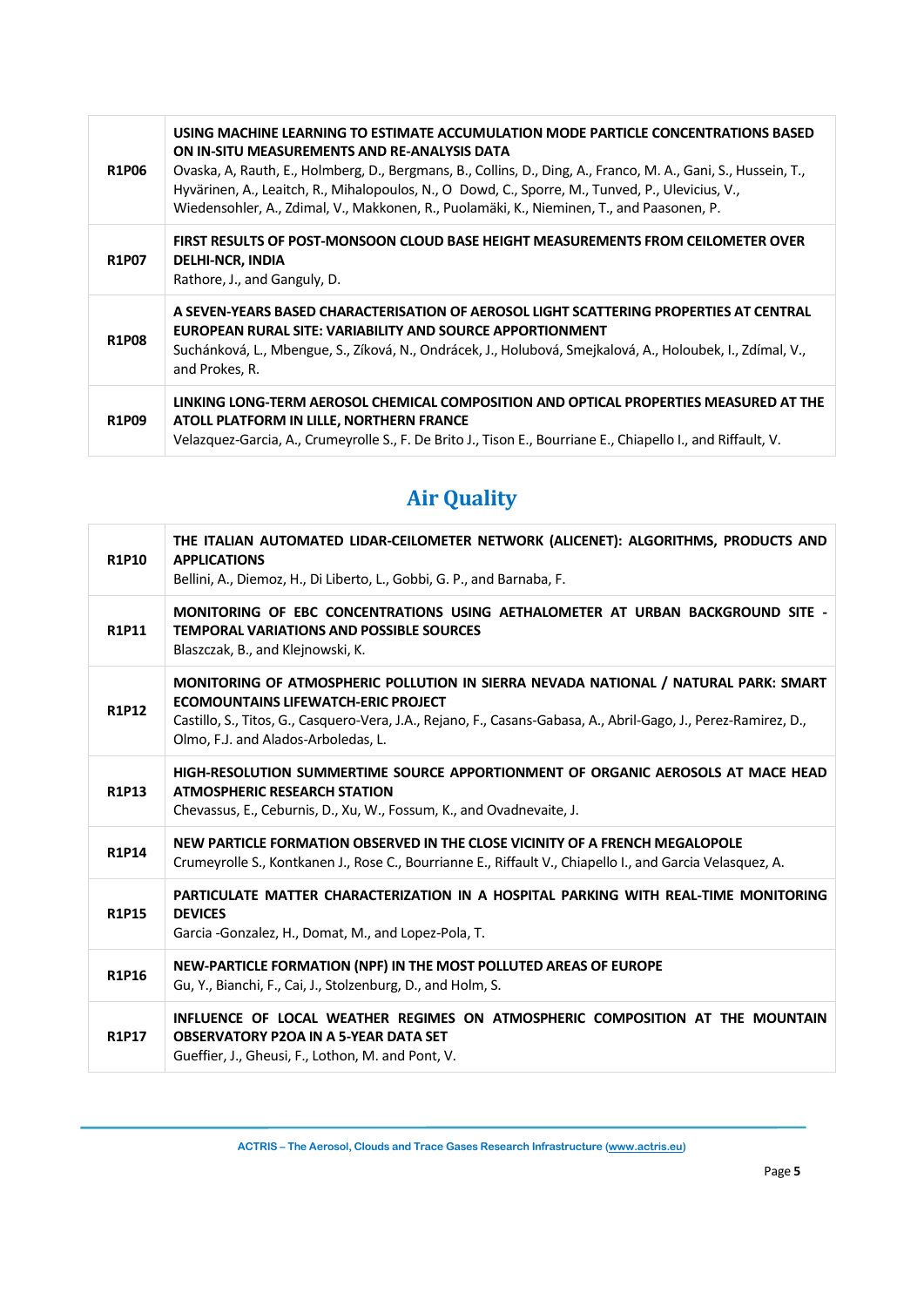| <b>R1P18</b> | IDENTIFYING THE SOURCES OF PARTICLES IN A STREET CANYON BY APPLYING POSITIVE MATRIX<br><b>FACTORIZATION TO THE NUMBER SIZE DISTRIBUTION DATA</b><br>Harni, S.D, Saarikoski, S., Aurela, M., Niemi, J.V., Kousa, A., Manninen, H., and Timonen, H.                                                                                                                                                   |
|--------------|-----------------------------------------------------------------------------------------------------------------------------------------------------------------------------------------------------------------------------------------------------------------------------------------------------------------------------------------------------------------------------------------------------|
| <b>R1P19</b> | A SPATIAL DISAGGREGATION TOOL FOR HIGH RESOLUTION EMISSONS TOWARDS INTRA-URBAN AIR<br><b>POLLUTION MODELLING</b><br>Kakouri, A., Athanasopoulou, E., Ramacher, M.O.P., Kuenen, J., and Gerasopoulos, E.                                                                                                                                                                                             |
| <b>R1P20</b> | <b>EMORAL LIDAR OBESRVATIONS OF WINTER SMOG EPISODES OVER KRAKOW</b><br>Karasewicz, M., Hafiz, A., Rykowska, Z., Mishra, P., Ugboma, E., Janicka, L., Fortuna, R., and Stachlewska, I.<br>S.                                                                                                                                                                                                        |
| R1P21        | EMISSIONS OF BIOGENIC VOCS FROM ACHANAKMAR-AMARKANTAK BIOSPHERE RESERVE (AABR) FOREST<br>IN CENTRAL INDIA<br>Malik, T.                                                                                                                                                                                                                                                                              |
| <b>R1P22</b> | CHEMICAL COMPOSITION OF ANTROPHOGENIC SOA GENERATED ON SIMULATION CHAMBER<br><b>EXPERIMENTS</b><br>Pereira, D.L, Gratien, A., Boudaoud, O., Mebold, E., Bertin, T., Berge, A., Cazaunau, M., Pangui, E., Giorio, C.,<br>Alhakk Moussa, E., Cantrell, C., Michoud, V., Gaimoz, C., Chevaillier, S., Feroni, A., Di Biagio, C., Noyalet, G.,<br>Picquet-Varrault, B., Doussin, J.F., and Formenti, P. |
| <b>R1P23</b> | MONITORING AIR QUALITY MEASURING BLACK CARBON CONCENTRATION BY USING A DBAP5<br>Picca, F., Cascone, M., and D'Anna, A.                                                                                                                                                                                                                                                                              |
| <b>R1P24</b> | PRELIMINARY BROWNCARBON ESTIMATION THROUGH AAE ASSESSMENT USING A DBAP5<br>Picca, F., Cascone, M., and D'Anna, A.                                                                                                                                                                                                                                                                                   |
| <b>R1P25</b> | INVESTIGATING THE CHARACTERISTICS AND SOURCES OF ORGANIC AEROSOL AT VARIOUS URBAN<br><b>LOCATIONS</b><br>Saarikoski, S., Aurela, M., Niemi, J.V., Carbone, S., Rönkkö, T., and Timonen, H.                                                                                                                                                                                                          |
| <b>R1P26</b> | <b>BOX MODELLING OF TROPOSPHERIC CHLORINE CHEMISTRY</b><br>Srour, Z., Taamalli, S., Fevre-Nollet, V., Louis, F., and Marecal, V.                                                                                                                                                                                                                                                                    |
| <b>R1P27</b> | <b>CONCENTRATIONS OF CARBONACEOUS AEROSOL AT THREE DIFFERENT BACKGROUND AREAS</b><br>Timonen, H., Friman, M., Aurela, M., Saarnio, K., Hyvärinen, A., and Saarikoski, S.                                                                                                                                                                                                                            |
| <b>R1P28</b> | ONLINE LONG TERM OBSERVATIONS OF VOLATILE ORGANIC COMPOUNDS IN THE IBERIAN PENINSULA<br>Yáñez-Serrano, A.M., Seco, R., Filella, I., Llusia, J., Peñuelas, J., Portillo-Estrada, M., Perez, N., Veld, M., Via,<br>M., Cannals, A., Querol, X., and Alastuey, A.                                                                                                                                      |

## **ACTRIS Science with other Environmental RIs**

| <b>R2P01</b> | FINNISH INTEGRATED ATMOSPHERIC AND EARTH SYSTEM RESEARCH INFRASTRUCTURE (INAR RI) -<br><b>CONNECTING ACTRIS, ICOS, ELTER AND ANAEE</b><br>Häme, S.A.K., Petäjä, T., Lintunen, A., Bäck, J., Rasilo, T., Lohila, A., Kohonen, K-M., Hyvärinen, A., Juurola, E.,<br>Hakola, H., Korhonen, H., Dal Maso, M., Keskinen, J., Virtanen, A., Lehtinen, K., Virkki, S., Kolström, T.,<br>Paavola, R., Forsius, M., Suominen, O., Pursula, A., and Kulmala, M. |
|--------------|-------------------------------------------------------------------------------------------------------------------------------------------------------------------------------------------------------------------------------------------------------------------------------------------------------------------------------------------------------------------------------------------------------------------------------------------------------|
| <b>R2P02</b> | IMPLEMENTATION OF AEROSOL IN SITU FACILITY AT CIAO - CNR-IMAA ATMOSPHERIC OBSERVATORY<br>Laurita, T., Cardellicchio, F., Mauceri, A., Morrongiello, F., Trippetta, S., Amodio, D., Giunta, A., and Mona, L.                                                                                                                                                                                                                                           |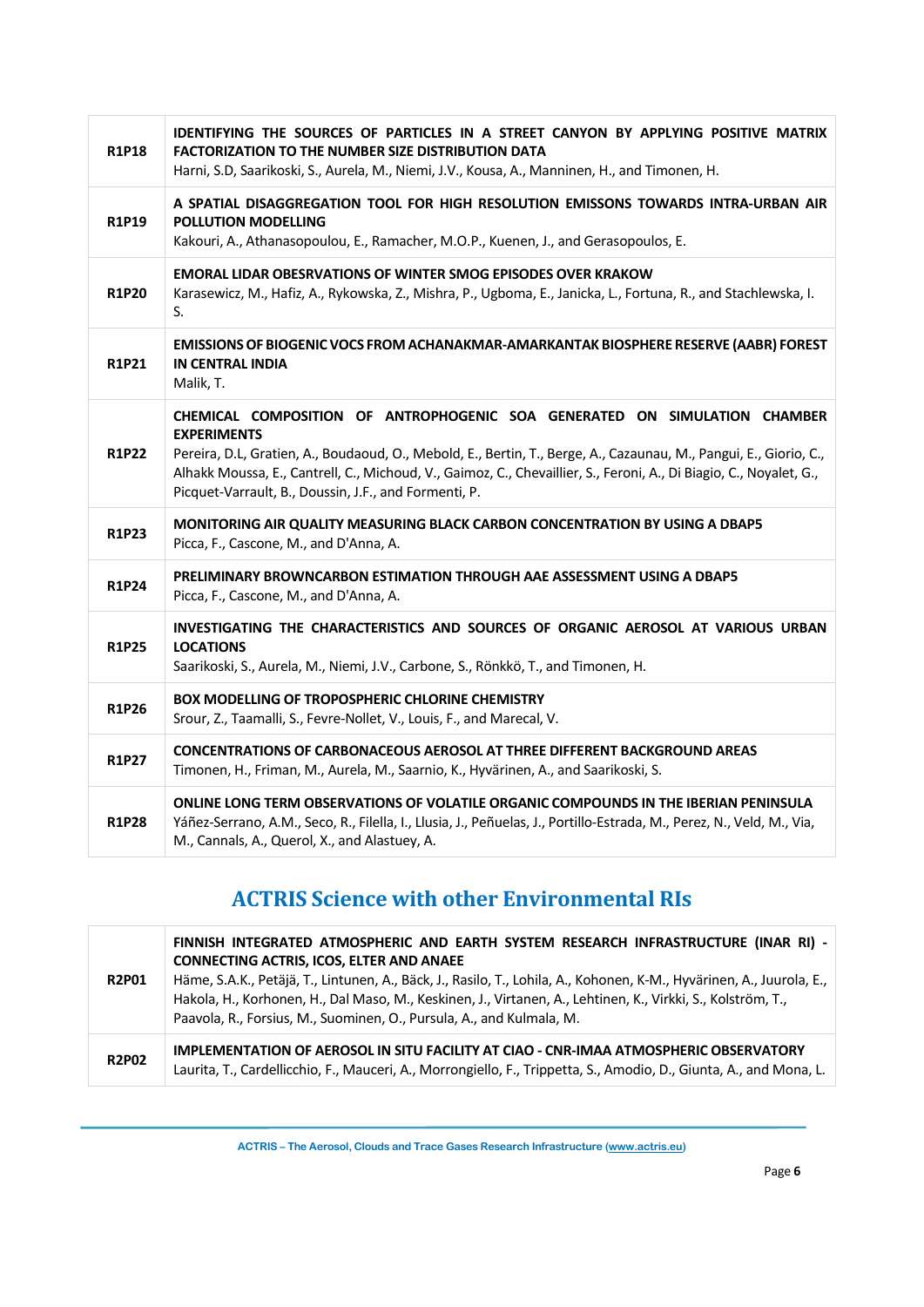| <b>R2P03</b> | AEROSOL HYGROSCOPICITY MEASUREMENT IN MACE HEAD ATMOSPHERIC RESEARCH STATION |
|--------------|------------------------------------------------------------------------------|
|              | Xu, W., Fossum, K., Ovadnevaite, J., Ceburnis, D., and O'Dowd, C.            |

# **Measurement Technologies and Innovation**

| <b>R2P04</b> | <b>ACTRIS INTERCOMPARISON APPROACH FOR UVVIS INSTRUMENTS</b><br>Apituley, A., Van Roozendael, M., Piters, A., Hendrick, F., Kreher, K., and De Maziere, M.                                                                                                                                                                                                                                                                              |
|--------------|-----------------------------------------------------------------------------------------------------------------------------------------------------------------------------------------------------------------------------------------------------------------------------------------------------------------------------------------------------------------------------------------------------------------------------------------|
| <b>R2P05</b> | MEASUREMENTS OF DUST POLARIZED PHASE FUNCTIONS WITH THE POLARIZED IMAGING<br><b>NEPHELOMETER</b><br>Bazo, E., Perez-Ramirez, D., Titos, G., Martins, J.V., Fuertes, D., Valenzuela, A., Alados-Arboledas, L., and<br>Olmo, F.J.                                                                                                                                                                                                         |
| <b>R2P06</b> | HOW ARE LOW ALTITUDE LIDAR PRODUCTS AFFECTED BY THE TRIGGER DELAY<br>Belegante, L., Nicolae, V., Talianu, C., Pirloaga, R., Radu, C., Adam, M., and Nicolae, D.                                                                                                                                                                                                                                                                         |
| <b>R2P07</b> | REAL: A NEW LIDAR DEVICE COMBINING HIGH RESEARCH PERFORMANCE WITH USER FRIENDLINESS AND<br><b>COMPACTNESS</b><br>Di Donfrancesco, G., Boselli, A., Di Guida, F., Passeggio, G., and Wang, X.                                                                                                                                                                                                                                            |
| <b>R2P08</b> | CALIBRATED MEASUREMENTS OF THE AEROSOL ABSORPTION COEFFICIENT FOR BARE AND COATED SOOT<br>AND AMBIENT AEROSOLS AT MULTIPLE WAVELENGTHS USING PHOTO-THERMAL INTERFEROMETRY<br>Drinovec, L., Jagodi c, U., Pirker, L., Skarabot, M., Kurtjak, M., Vidovi c, K., Ferrero, L., Visser, B., Röhrbein,<br>J., Weingartner, E., Kalbermatter, D. M., Vasilatou, K., Bühlmann, T., Pascale, C., Müller, T., Wiedensohler,<br>A., and Mocnik, G. |
| <b>R2P09</b> | <b>IDENTIFICATION OF NEW PARTICLE FORMATION EVENTS WITH HIDDEN MARKOV MODELS</b><br>German, P.F., Eija, A., and Patricia, P.                                                                                                                                                                                                                                                                                                            |
| <b>R2P10</b> | THE NEW SET-UP OF THE BEAMLINE FOR ATMOSPHERIC AEROSOL STUDY AL LABEC ACCELERATOR<br>Giardi, F., Nava, S., Calzolai, G., Pazzi, G., Ottanelli, P., Lucarelli, F., and Chiari, M.                                                                                                                                                                                                                                                        |
| <b>R2P11</b> | TECHNICAL ASSESSMENT ON DATA QUALITY OF KRAKOWSMOG-CAMPAIGN 2022<br>Hafiz, A., Karasewicz, M., Mishra, P., Rykowska, Z., and Stachlewska, I. S.                                                                                                                                                                                                                                                                                         |
| <b>R2P12</b> | INNOVATIVE CALIBRATION STRATEGIES FOR QUALITY ASSURANCE AND QUALITY CONTROL OF REACTIVE<br>TRACE GAS ANALYZERS, WITHOUT THE NEED FOR PRIMARY STANDARDS<br>Hofmann, M.E.G., Bent, J., Lucic, G., and Van Zwieten, R.W.                                                                                                                                                                                                                   |
| <b>R2P13</b> | CHARACTERISING THE SILVER PARTICLE GENERATOR: A PATHWAY TOWARDS STANDARDISING AEROSOL<br><b>GENERATION</b><br>Irwin, M., Hammer, T., Swanson, J., Berger, V., Sonkamble, U., Boies, A., Schulz, H-J., and Vasilatou, K.                                                                                                                                                                                                                 |
| <b>R2P14</b> | ADVANCED TOTAL CARBON-BLACK CARBON (TC-BCA) METHOD FOR HIGH-TIME RESOLUTION<br>APPORTIONMENT OF PRIMARY AND SECONDARY CARBONACEOUS AEROSOLS<br>Ivancic, M., Gregori c, A., Lavric, G., Alfoldy, B., Jezek, I., Hasheminassab, S., Pakbin, P., Ahangar, F., Sowlat,<br>M., Boddeker, S., and Rigler, M.                                                                                                                                  |
| <b>R2P15</b> | A NEW METHOD FOR ESTIMATING SPECTRAL ABSORPTIONS OF BLACK CARBON, BROWN CARBON AND<br>SECONDARY ORGANIC CARBON FROM FOSSIL FUEL AND BIOMASS BURNING SOURCES<br>Kaskaoutis, D.G., Grivas, G., Stavroulas, I., Bougiatioti, A., Liakakou, E., Gerasopoulos E., and Mihalopoulos,<br>N.                                                                                                                                                    |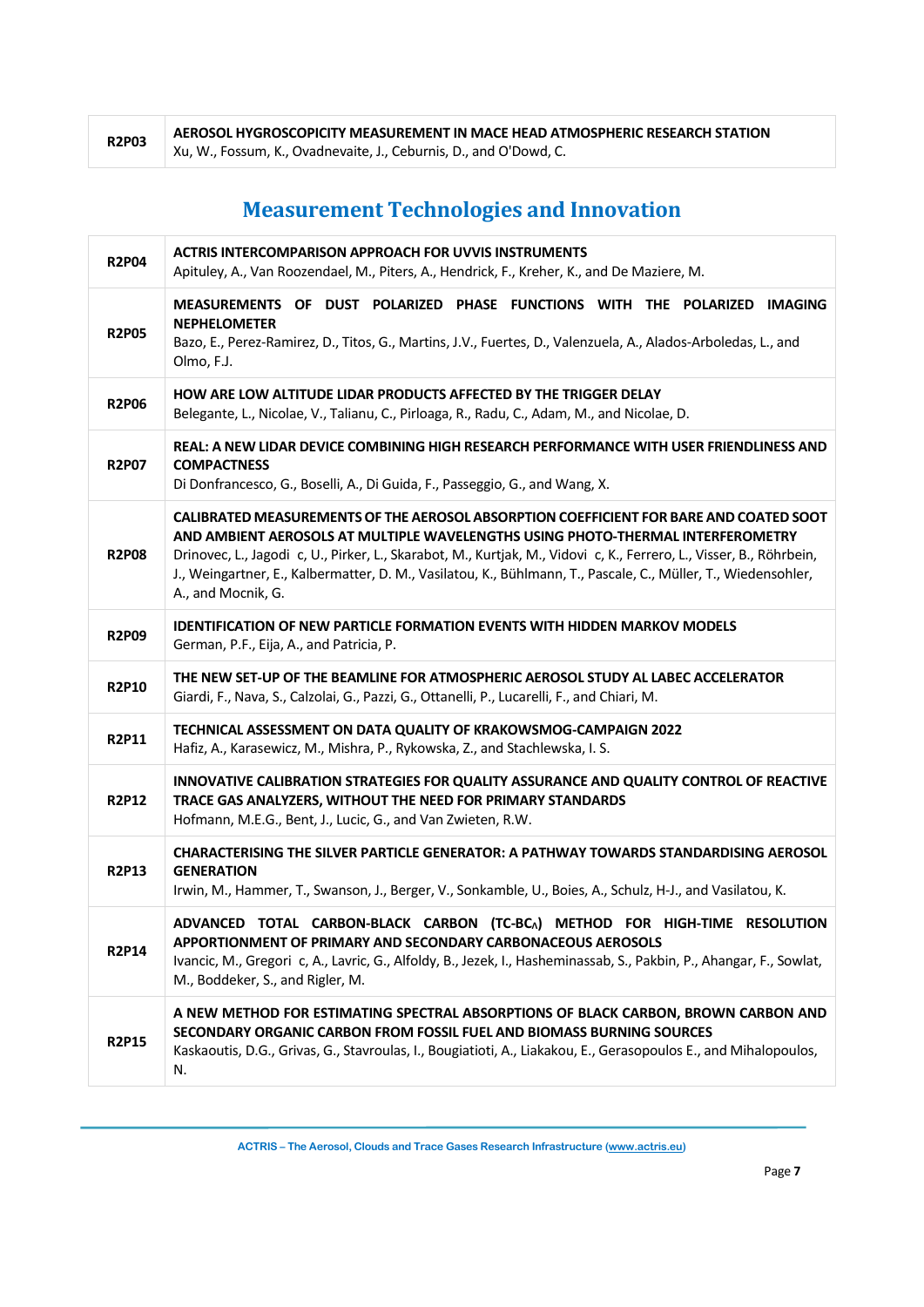| <b>R2P16</b> | A BIPOLAR CHEMICAL IONIZATION MASS SPECTROMETER FOR THE DETECTION OF AEROSOL PRECURSORS<br>OF A WIDE VOLATILITY RANGE AND COMPOSITION<br>Leiminger, M., Reinecke, T., Müller, M., Fügenschuh, T., Jordan, A., and Märk, L. |
|--------------|----------------------------------------------------------------------------------------------------------------------------------------------------------------------------------------------------------------------------|
| <b>R2P17</b> | THE ICAD NO2 / NOX INSTRUMENT: CALIBRATION FREE IN-SITU MEASUREMENTS OF TRACE GASES FOR<br><b>ATMOSPHERIC AND EMISSION STUDIES</b><br>Pöhler, D., Horbanski, M., Lampel, J., Schmitt, S., and Platt, U.                    |
| <b>R2P18</b> | LIDAR INNOVATION: CE376 AND CE710 LIDARS FROM CIMEL<br>Popovici, I.E., Victori, S., Proniewski, L., Sanchez Barrero, M.F., Goloub, P., Hu, Q., Podvin, T., Dubois, G.,<br>Ducos, F., and Veselovskii, I.                   |
| <b>R2P19</b> | QUANTIFYING ATMOSPHERIC DYNAMICS PREDICTIONS THROUGH ATMOSPHERIC LAMINAR CHANNELS<br>Rosu A.I., Voiculescu, M., Constantin, D., Ros.u, A., Timofte, A., and Cazacu, M.M.                                                   |
| <b>R2P20</b> | POLLEN OBSERVATIONS WITH LIDARS DURING THE ACTRIS-COVID-19 CAMPAIGN<br>Shang, X., Baars, H., Stachlewska, I.S., Mattis, I., and Komppula, M.                                                                               |
| <b>R2P21</b> | <b>COMPARISON OF TWO ION SPECTROMETERS MEASURING IN THE BOREAL FOREST</b><br>Sulo, J., Lampilahti, J., Kontkanen, J., Petäjä, T., Kulmala, M., and Lehtipalo. K.                                                           |
| <b>R2P22</b> | USING ARTIFICIAL NEURAL NETWORKS TO PREDICT RIMING FROM DOPPLER CLOUD RADAR<br><b>OBSERVATIONS</b><br>Vogl, T., Maahn, M., Kneifel, S., Schimmel, W., Moisseev, D., and Kalesse-Los, H.                                    |
| <b>R2P23</b> | DEVELOPMENT OF RAPID-E+ FOR REAL-TIME CLASSIFICATION AND QUANTIFICATION OF AIRBORNE<br><b>BACTERIA, FUNGI, AND OTHER BIOAEROSOLS</b><br>Zhang, M., Fkaier, S., Fernana, S., Kiseleva, S., and Kiselev                      |

# **Results from Exploratory Platforms**

| <b>R2P24</b> | <b>COMPACT COHERENT WIND LIDAR FOR MOBILE PLATFORMS</b><br>Bollig, C., Ulonska, S., Winter, F., Kucirek, P., Skupin, A., Ohneiser, K., Hajipour, M., Radenz, M., Bühl, J., and<br>Engelmann, R.                                                                                                                                                                 |
|--------------|-----------------------------------------------------------------------------------------------------------------------------------------------------------------------------------------------------------------------------------------------------------------------------------------------------------------------------------------------------------------|
| <b>R2P25</b> | A YEAR-LONG CLOUDNET DATA SET FROM THE FROZEN ARCTIC OCEAN<br>Griesche, H. J., Althausen, D., Bühl, J., Engelmann, R., Hofer, J., Radenz, M., and Seifert, P.                                                                                                                                                                                                   |
| <b>R2P26</b> | MEASUREMENT OF CONDENSING VAPORS CONTRIBUTING TO THE AEROSOL PHASE DURING THE<br>MULTIDISCIPLINARY DRIFTING OBSERVATORY OF THE STUDY OF ARCTIC CLIMATE (MOSAIC) EXPEDITION<br>Quelever, L.L.J., Boyer, M., Beck, I., Laurila, T., Lampimaki, M., Kemppainen, D., Aliaga, D., Brasseur, Z.,<br>Kulmala, M., Petäjä, T., Sipilä, M., Schmale, J., and Jokinen, T. |
| <b>R2P27</b> | <u>IN-SITU VERTICAL PROFILES OF ATMOSPHERIC AEROSOL PROPERTIES ONBOARD A REMOTELY PILOTED</u><br>AIRCRAFT SYSTEM AT EL ARENOSILLO (SW, SPAIN)<br>Sorribas, M., Bogeat, J.A., Jimenez-Martin, M.M., Amor, L., Borobia, R., Gomez-Villegas, A., and Yela, M.                                                                                                      |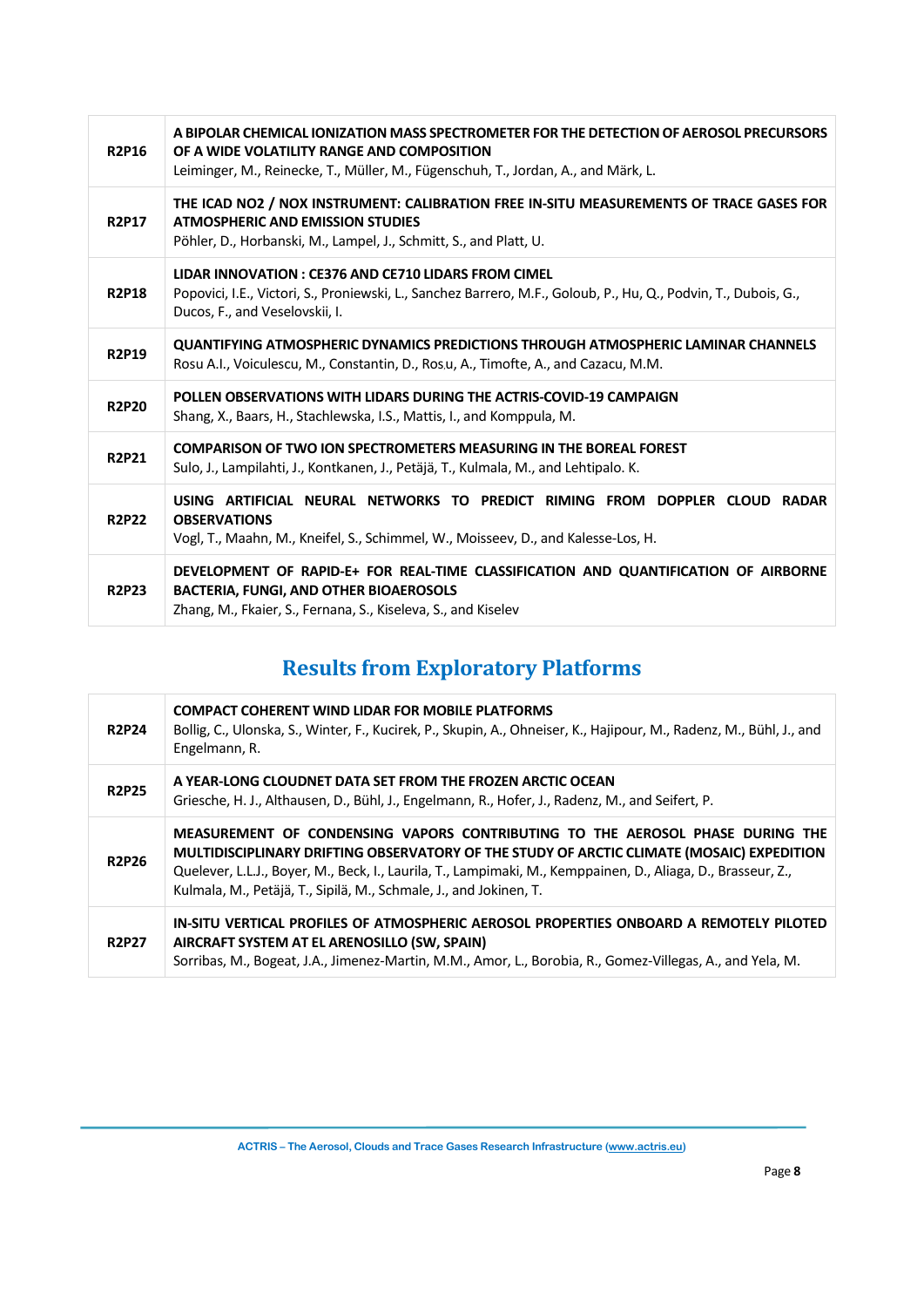# **Integrative ACTRIS Science**

| <b>R3P01</b> | CHARACTERIZATION OF ATMOSPHERIC AEROSOL DURING SIMULTANEOUS VOLCANIC ASH AND DESERT<br><b>DUST TRANSPORT EVENTS</b><br>Damiano, R., Amoruso, S., Sannino, A., Scollo, S., Sellitto, P., and Boselli, A.                                                   |
|--------------|-----------------------------------------------------------------------------------------------------------------------------------------------------------------------------------------------------------------------------------------------------------|
| <b>R3P02</b> | COMPARISON BETWEEN AEROSOL OPTICAL PROPERTIES FROM MODEL SIMULATIONS AND RAMAN<br>LIDAR OBSERVATIONS: FIRST RESULTS FROM THE RITA 2021 CAMPAIGN<br>Gouveia, D. A., Liu, X., Apituley, A., Dusek, U., and Henzing, B.                                      |
| <b>R3P03</b> | MONITORING OF ICE-NUCLEATING PARTICLES IN THE FREE TROPOSPHERE AT THE SONNBLICK<br><b>OBSERVATORY</b><br>Lacher, L., Bogert, P., Höhler, K., Maier, C., Ludewig, E., and Möhler, O.                                                                       |
| <b>R3P04</b> | FIRST WIND AND TURBULENCE PROFILES OVER WARSAW URBAN BOUNDARY LAYER WITH DOPPLER<br><b>LIDAR</b><br>Ortiz-Amezcua, P., Janicka, L., Karasewicz, M., Hafiz, A., and Stachlewska, I. S.                                                                     |
| <b>R3P05</b> | <b>ACTRIS - SHAPING THE FUTURE OF ATMOSPHERIC RESEARCH</b><br>Paramonov, M., Kivekäs, N., Laj, P., Petracca, R., Gargano, G., and Juurola, E.                                                                                                             |
| <b>R3P06</b> | MACROPHYSICAL AND MICROPHYSICAL PROPERTIES OF CLOUDS OVER BUCHAREST-MĂGURELE,<br><b>ROMANIA</b><br>Pirloaga, R., Antonescu, B., Ene, D., Toanca, F., and Adam, M.                                                                                         |
| <b>R3P07</b> | SMEARCORE, ACCELERATING THE JOURNEY FROM MEASUREMENTS TO DATA PRODUCTS<br>Rusanen, A., Horrak, K., Ahonen, L.R., Nieminen, T., Aalto, P.P., Kolari, P., Kulmala, M., Petäjä, T., and<br>Junninen, H.                                                      |
| <b>R3P08</b> | <b>CLOSING REMOTE VERTICAL AEROSOL PROFILES - MULTI-INSTRUMENTAL APPROACH</b><br>Szkop, A., Pietruczuk, A., and Fernandes, A.                                                                                                                             |
| <b>R3P09</b> | ANALYSIS OF THE EFFECTS OF CLOUD TYPES ON AEROSOL-CLOUD-RADIATION INTERACTIONS AT SMEAR<br>$\mathbf{u}$<br>Ylivinkka, I., Kaupinmäki, S., Virman, M., Peltola, M., Taipale, D., Nieminen, T., Petäjä, T., Kerminen, V.-M.,<br>Kulmala, M., and Ezhova, E. |

# **General ACTRIS Science**

| <b>R3P10</b> | AEOLUS CAL/VAL ACTIVITIES AT THE ACTRIS AGORA FACILITY: INITIAL VALIDATION OF WIND PRODUCTS<br>Abril-Gago, J., Ortiz-Amezcua, P., Bermejo-Pantaleon, D., Granados-Muñoz, M. J., Bravo-Aranda, J. A.,<br>Navas-Guzman, F., Alados-Arboleda, L. and Guerrero-Rascado, J. L.                                                                                                                                  |
|--------------|------------------------------------------------------------------------------------------------------------------------------------------------------------------------------------------------------------------------------------------------------------------------------------------------------------------------------------------------------------------------------------------------------------|
| <b>R3P11</b> | LONG-TERM TREND OF MINERAL DUST PROPERTIES OVER THE AGORA FACILITY (GRANADA, SPAIN) USING<br>AERONET DATASET (2005-2021)<br>Bermejo-Pantaleon, D., Granados-Muñoz, M.J., Bravo-Aranda, J.A., Navas-Guzman, F., Abril-Gago, J.,<br>Guerrero-Rascado, J.L., Valenzuela, A., Lyamani, H., and Alados-Arboledas, L.                                                                                            |
| <b>R3P12</b> | PRESENTING BIOCLOUD: INFLUENCE OF ORGANIC AEROSOLS IN CLOUD CONDENSATION AND ICE NUCLEI<br><b>ACTIVITY (2005-2021)</b><br>Casans, A., Rejano, F., Casquero-Vera, J.A., Cazorla, A., Ruiz-Peñuela, S., Lyamani, H., Castillo, S., Mirza-<br>Montoro, F., Abril-Gago, J., Perez-Ramirez, D., Ladino, L.A., Alvarez, H., Van Drooge, B.L., Olmo, F.J., Alados-<br>Arboledas, L., Cariñanos, P., and Titos, G. |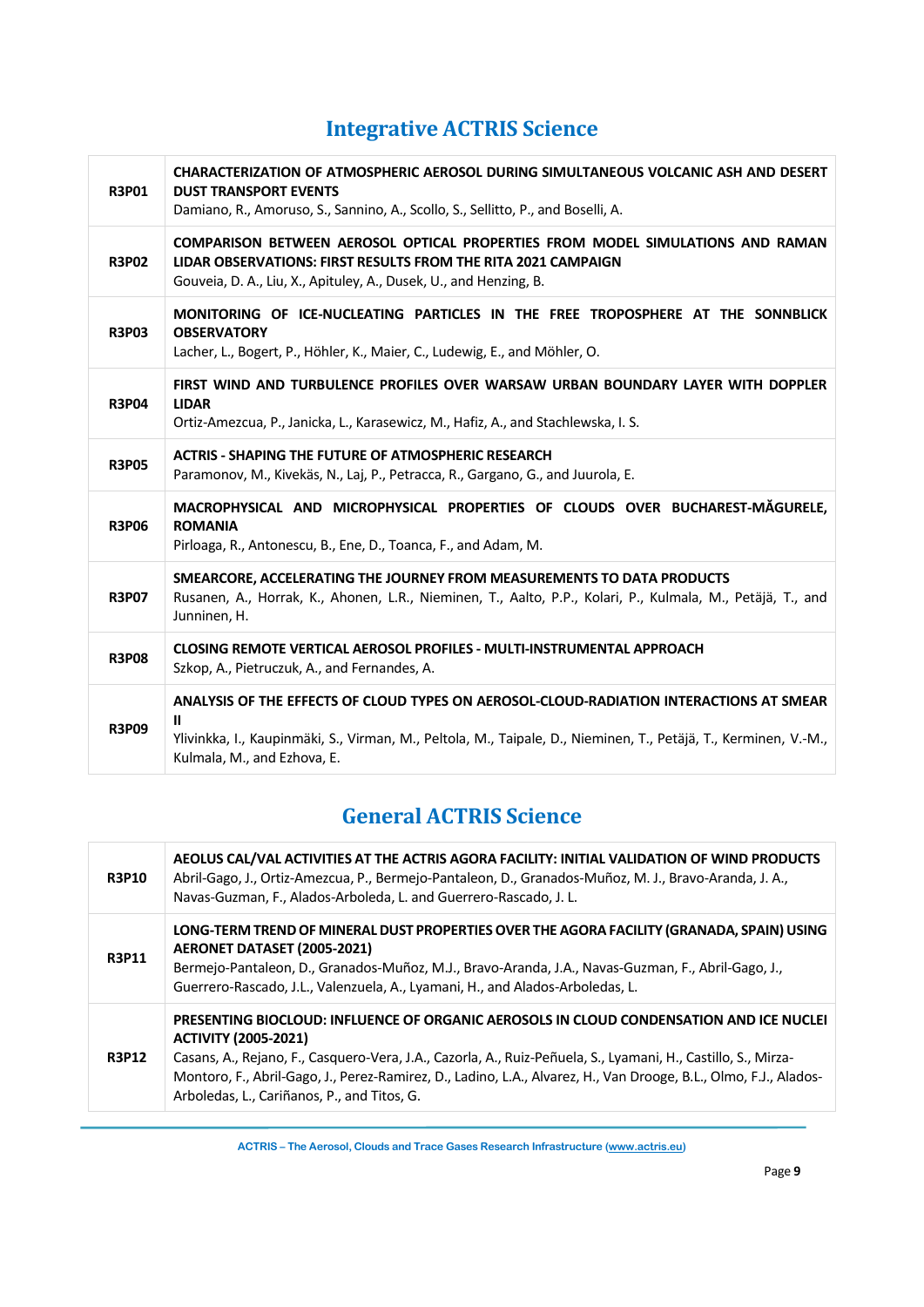| <b>R3P13</b> | RETRIEVAL OF MICROPHYSICAL PROPERTIES OF TROPOSPHERIC AEROSOL BY INVERTING MULTI-<br>WAVELENGTH LIDAR DATA BASED ON MAXIMUM LIKELIHOOD ESTIMATION<br>Chang, Y., Hu, Q., and Goloub, P.                                                                                                                                                                                                                                                                                                                                                                                                                                                                                                                                                                                                                                                              |
|--------------|-----------------------------------------------------------------------------------------------------------------------------------------------------------------------------------------------------------------------------------------------------------------------------------------------------------------------------------------------------------------------------------------------------------------------------------------------------------------------------------------------------------------------------------------------------------------------------------------------------------------------------------------------------------------------------------------------------------------------------------------------------------------------------------------------------------------------------------------------------|
| <b>R3P14</b> | LIDAR OBSERVATIONS OF ICE CLOUD FORMATION IN AGED BIOMASS BURNING AEROSOL LAYERS FROM<br><b>CALIFORNIA WILFIRES IN 2020</b><br>Hu, Q., Goloub, P., Veselovskii, I., Miri, R., Pujol, O., and Podvin, T.                                                                                                                                                                                                                                                                                                                                                                                                                                                                                                                                                                                                                                             |
| <b>R3P15</b> | ON MODIS AEROSOL OPTICAL DEPTH AND PHOTOSYNTHETICALLY AVERAGE RADIATION TIME SERIES<br><b>OVER MACEIOCITY</b><br>Kelvy Cardoso, A.                                                                                                                                                                                                                                                                                                                                                                                                                                                                                                                                                                                                                                                                                                                  |
| <b>R3P16</b> | FIRST OBSERVATIONS OF POLLY <sup>XT</sup> -CYP IN LIMASSOL, CYPRUS: THE ROLE OF SMOKE TO THE CLOUD<br><b>EVOLUTION</b><br>Mamouri, R.E., Nisantzi, A., Baars, H., Engelman, R., Bühl, J., Hadjimitsis, D.G., and Ansmann, A.                                                                                                                                                                                                                                                                                                                                                                                                                                                                                                                                                                                                                        |
| <b>R3P17</b> | ANNUAL VARIABILITY OF ATMOSPHERIC BOUNDARY LAYER IN MARAMBIO (ANTARCTIC PENINSULA)<br>USING CEILOMETER CL51 PROFILES<br>Marincovich, G., Asmi, E., Ulke, G., Connor, E. O., and Wolfram, E.                                                                                                                                                                                                                                                                                                                                                                                                                                                                                                                                                                                                                                                         |
| <b>R3P18</b> | THE CONTRIBUTION OF ACTRIS TO THE JOINT AEOLUS TROPICAL ATLANTIC CAMPAIGN IN CABO VERDE<br>Marinou, E., Baars, H., Paschou, P., Pirloaga, R., O'Conor, E., Mocnik, G., Siomos, N., Engelmann, R., Skupin,<br>A., Lenarrčič., M., Zenk, C., Silva, E., Rodrigues, E., Silva, P., Maqueo Anaya, S. G., Gebauer, H., Bühl, J.,<br>Radenz, M., Antonescu, B., Nemuc, A., Ene, D., Pfitzenmaier, L., Seifert, P., Mavropoulou, I., Georgiou, T.,<br>Spirou, C., Drakaki, E., Kampouri, A., Tsikoudi, I., Gkikas, A., Proestakis, E., Haarig, M., Floutsi, A., Ansmann,<br>A., Bervida, M., Drinovec, L., Ja1godič, U., Zibert, B., Kandler, K., Sudharaj, A., Marenco, F., Kezoudi, M.,<br>Keleshis, C., Sciare, J., Heese, B., Althausen, D., Wandinger, U., Nicolae, D., Kollias, P., Amiridis, V.,<br>Koopman, R., Von Bismarck, J., and Thorsten, F. |
| <b>R3P19</b> | MODEL FORWATER VAPOR-AEROSOL-CLOUD INTERACTIONS. COMPARISONS<br><b>WITH</b><br>A NEW<br>OBSERVATIONS FROM THE AEROMARINE CAMPAIGN AND THE ATOLL PLATFORM<br>Mascaut F., Pujol, O., Brioude, J., and Jensen, A.                                                                                                                                                                                                                                                                                                                                                                                                                                                                                                                                                                                                                                      |
| <b>R3P20</b> | EVE LIDAR OPERATIONS DURING ASKOS/JATAC AND A LIDAR INTERCOMPARISON WITH POLLY <sup>XT</sup><br>Paschou, P., Siomos, N., Marinou, E., Baars, H., Engelmann R., Skupin, A., and Amiridis, V.                                                                                                                                                                                                                                                                                                                                                                                                                                                                                                                                                                                                                                                         |
| <b>R3P21</b> | UNIDENTIFIED REACTIVE EMISSIONS OF NORWAY SPRUCE<br>Praplan, A.P., Thomas, S.J., Tykkä, T., Hakola, H., and Hellen, H.                                                                                                                                                                                                                                                                                                                                                                                                                                                                                                                                                                                                                                                                                                                              |
| <b>R3P22</b> | EVALUATING THE IMPACT OF URBAN AEROSOL SOURCES ON THE ACTIVATION PROPERTIES OF PARTICLES<br>AS CLOUD CONDENSATION NUCLEI<br>Rejano, F., Casquero-Vera, J.A., Lyamani, H., Andrews, E., Casans, A., Pérez-Ramirez, D., Cazorla, A., Castillo,<br>S., Alados-Arboledas, L., Titos, G., and Olmo, F.J.                                                                                                                                                                                                                                                                                                                                                                                                                                                                                                                                                 |
| <b>R3P23</b> | SEASONALITY OF THE BOUNDARY LAYER HEIGHT IN SOUTHEASTERN FRANCE FOR TYPICAL<br><b>METEOROLOGICAL SITUATIONS</b><br>Riandet, A., Xueref-Remy, I., Blanc, P.-E., Popovici, I., Goloub, P., Lelandais, L., Carre, B., and Armengaud, A.                                                                                                                                                                                                                                                                                                                                                                                                                                                                                                                                                                                                                |
| <b>R3P24</b> | TWO-WAVELENGTH POLARIZATION MICRO-PULSE LIDAR AND PHOTOMETER SINERGETIC MOBILE<br><b>MEASUREMENTS FOR AEROSOLS MONITORING</b><br>Sanchez-Barrero, M.F., Popovici, I., Goloub, P., Victori, S., Proniewski, L., Podvin, T., Hu, Q., Holben, B., Giles,<br>D., and Larosa, A.                                                                                                                                                                                                                                                                                                                                                                                                                                                                                                                                                                         |
| <b>R3P25</b> | <b>CHEMICAL COMPOSITION OF AEROSOL PRECURSORS IN THE FINNISH SUB-ARCTIC</b><br>Sarnela, N., Sipilä, M., and Jokinen, T.                                                                                                                                                                                                                                                                                                                                                                                                                                                                                                                                                                                                                                                                                                                             |